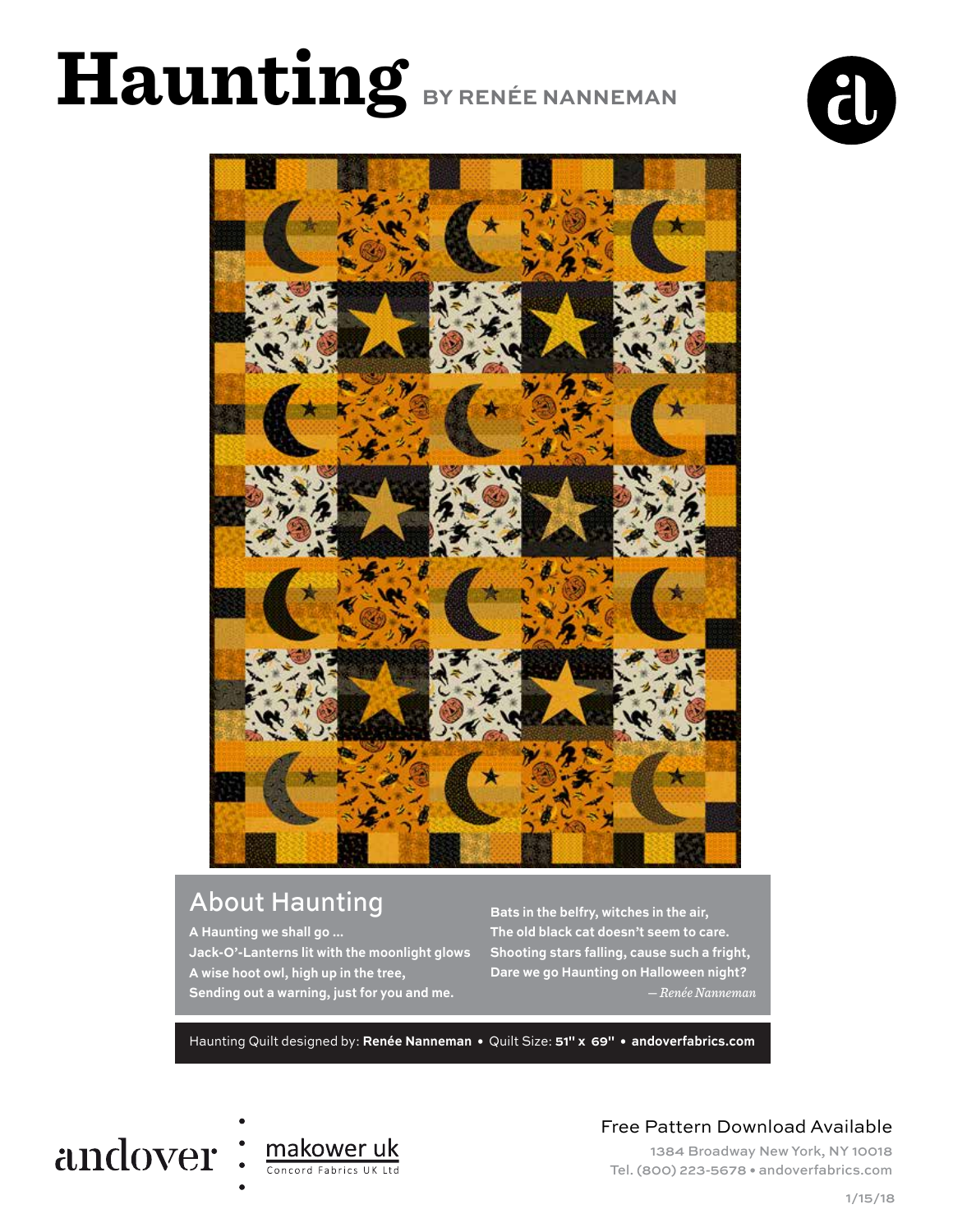### **Haunting Quilt**

Introducing Andover Fabrics new collection: **HAUNTING** by Renée Nanneman

Quilt designed by Renée Nanneman

Quilt finishes 51" x 69" 12 Block Y: 9" x 9" 6 Block Z: 9" x 9"

*This fun quilt conjures up things that go bump in the night, including grinning pumpkins, bats on the wing, and arched black cats. What an easy pattern to make to celebrate the season. Some fused appliqué adds to the nighttime charm.*

#### **Cutting Directions**

**Note:** Read assembly directions before cutting patches. All measurements are cut sizes and include  $\frac{1}{4}$ " seam allowances. A fat  $\frac{1}{8}$  is a  $9$ " x 20"-22" cut of fabric. A fat **4** is an 18" x 20"-22" cut. WOF designates the width of fabric from selvedge to selvedge (approximately 42" wide).

#### **Fabric A**

 $Cut(9)$  squares  $9\frac{1}{2}$ "

#### **Fabric B**

Cut (8) squares 9**2**"

#### **Fabric C**

Cut (7) strips 2**2**" x WOF for straight binding OR cut a 27" square for bias binding (see step 6)

#### **6 Fat 4 Gold From each:**

Cut (1) Big Star (6 total) Cut (6) strips 2" x 9**2**" (36 total) Cut (5-6) squares 3**2**" (32 total)

#### **6 Gold From each:**

Cut (6) strips 2" x 9**2**" (36 total) Cut (3) squares 3**2**" (18 total)

#### **13 Black From each:**

Cut (1) Moon (12 total) Cut (1) Little Star (12 total) Cut (3) strips 2" x 9**2**" (36 total) Cut (2) squares 3**2**" (26 total)

#### **Backing**

Cut (2) panels 39" x 59", pieced to fit quilt top with overlap on all sides

#### **Fabric Requirements**

|                          |               | Yardage                | Fabric                       |  |
|--------------------------|---------------|------------------------|------------------------------|--|
| *Fabric A                | setting       | 1 yard                 | 8842-L                       |  |
| <b>Fabric B</b>          | setting       | $\frac{5}{8}$ yard     | 8842-0                       |  |
| <b>Fabric C</b>          | binding       | $\frac{3}{4}$ yard     | 5707-R                       |  |
| 6 Fat $\frac{1}{4}$ Gold | blocks, stars | fat 1/4 yard ea.       |                              |  |
|                          | 8844-Y        | 8846-Q                 | 8847-0                       |  |
|                          | 8850-OY       | 8852-Q                 | 8853-O                       |  |
| 6 Gold                   | blocks        | $\frac{1}{8}$ yard ea. |                              |  |
|                          | 8844-0        | 8848-Q                 | 8849-Q                       |  |
|                          | 8850-0        | 8851-Q                 | 8851-01                      |  |
| <b>13 Black</b>          | blocks, moon  |                        | fat 1/ <sub>8</sub> yard ea. |  |
|                          | 8844-K        | 8845-KO                | 8845-KP                      |  |
|                          | 8846-K        | 8846-KN                | 8847-K                       |  |
|                          | 8848-KO       | 8848-KP                | 8849-K                       |  |
|                          | 8850-K        | 8852-K                 | 8852-KO                      |  |
|                          | 8853-K        |                        |                              |  |
| *Backing                 |               | $3\frac{1}{2}$ yards   | 8842-L                       |  |

#### **Making the Quilt**

- **1.** Referring to the Block Y diagram, join 6 gold strips edge to edge. The block should measure 9**2**" unfinished. If it does not, adjust your sewing and pressing. Make 12 Y blocks. Likewise, join 6 black strips for each Z block. Make 6 Z blocks.
- **2.** If you choose to fuse the appliqué, trace the motifs onto the paper side of paper-backed fusible web. Following manufacturer's instructions, fuse traced patterns to the wrong side of the appropriate fabrics. Cut out parts on the drawn lines. Referring to the quilt photograph, position a moon and a small star on each Y block. Fuse each patch to the square, following manufacturer's instructions. Finish the edges with a decorative machine stitch using contrasting thread, or use an invisible thread with a blind appliqué machine stitch. Repeat to appliqué a star on each Block Z.

| $2''$ x $9\frac{1}{2}''$ |  |
|--------------------------|--|
|                          |  |
|                          |  |
|                          |  |
|                          |  |
|                          |  |

**Block Y – Make 12 Block Z – Make 6**

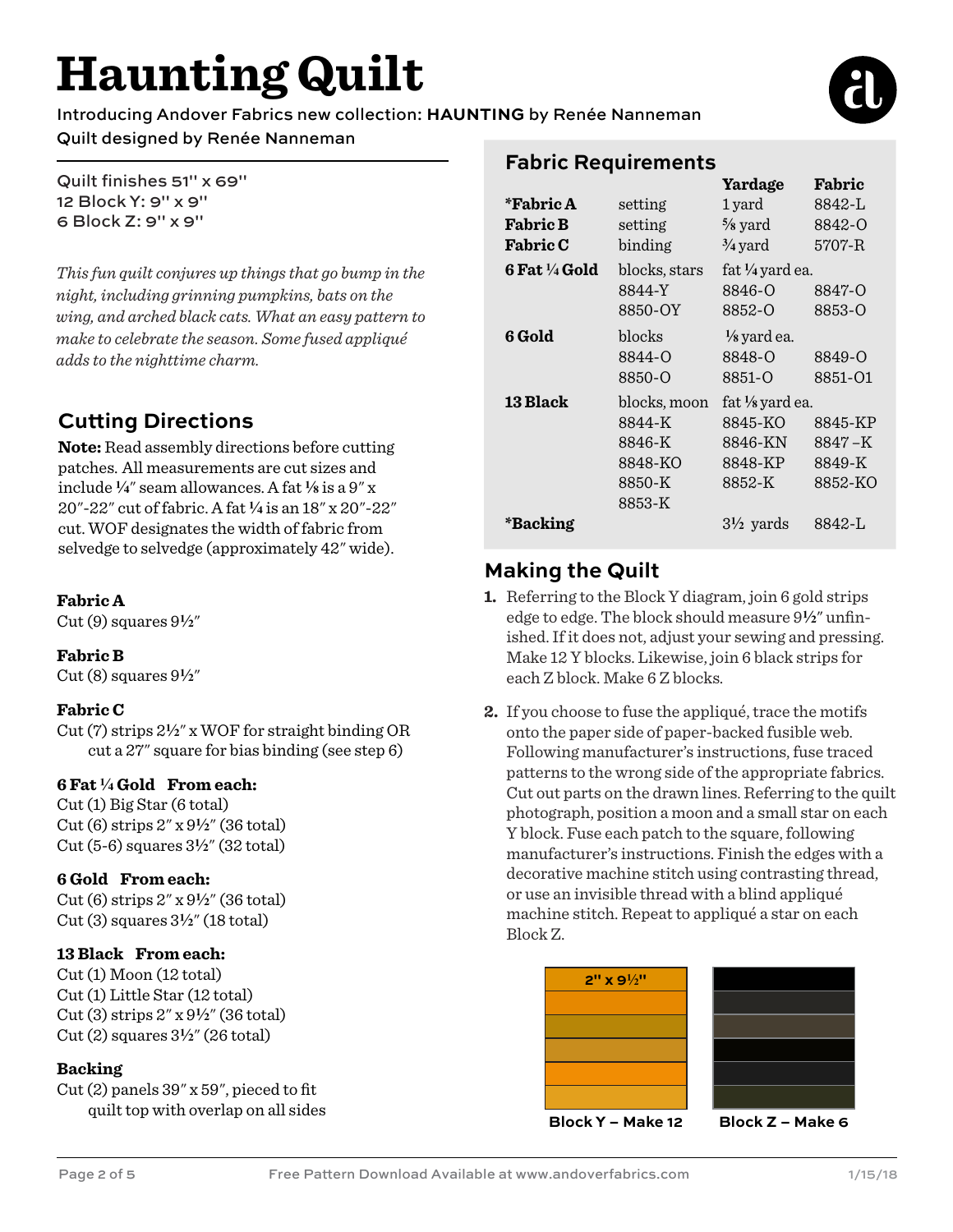#### **Haunting Quilt**

- **3.** Referring to the Quilt Diagram, join 3 Block Y and 2 Fabric B squares to make a horizontal row. Make 4 rows alike. Join 3 Fabric A squares and 2 Block Z to make a row. Make 3 rows alike. Join the rows, alternating types.
- **4.** Follow the Quilt Diagram to arrange the  $3\frac{1}{2}$ " squares around the quilt. Once you are satisfied with the arrangement, join 21 black and orange squares to make a side border. Sew to the side. Repeat for the opposite side. Join 17 squares to make the top border. Repeat for the bottom. Sew to the quilt.







#### **Finishing the Quilt**

- **5.** Layer the quilt with batting and backing and baste. Quilt in the ditch around borders and block patches. Quilt around the appliqué motifs and the printed fabrics as you wish.
- **6.** Bind to finish the quilt. If you wish to use bias binding as shown, follow these directions and Diagram 1. Cut the Fabric C 27" square in half diagonally. Shift the left triangle and sew it to the opposite side of the right triangle. Press the seam allowance in one direction. Cut 2**2**"-wide strips parallel to the edge as shown. Join the bias strips end to end and bind the quilt in the usual manner.



#### **Quilt Diagram**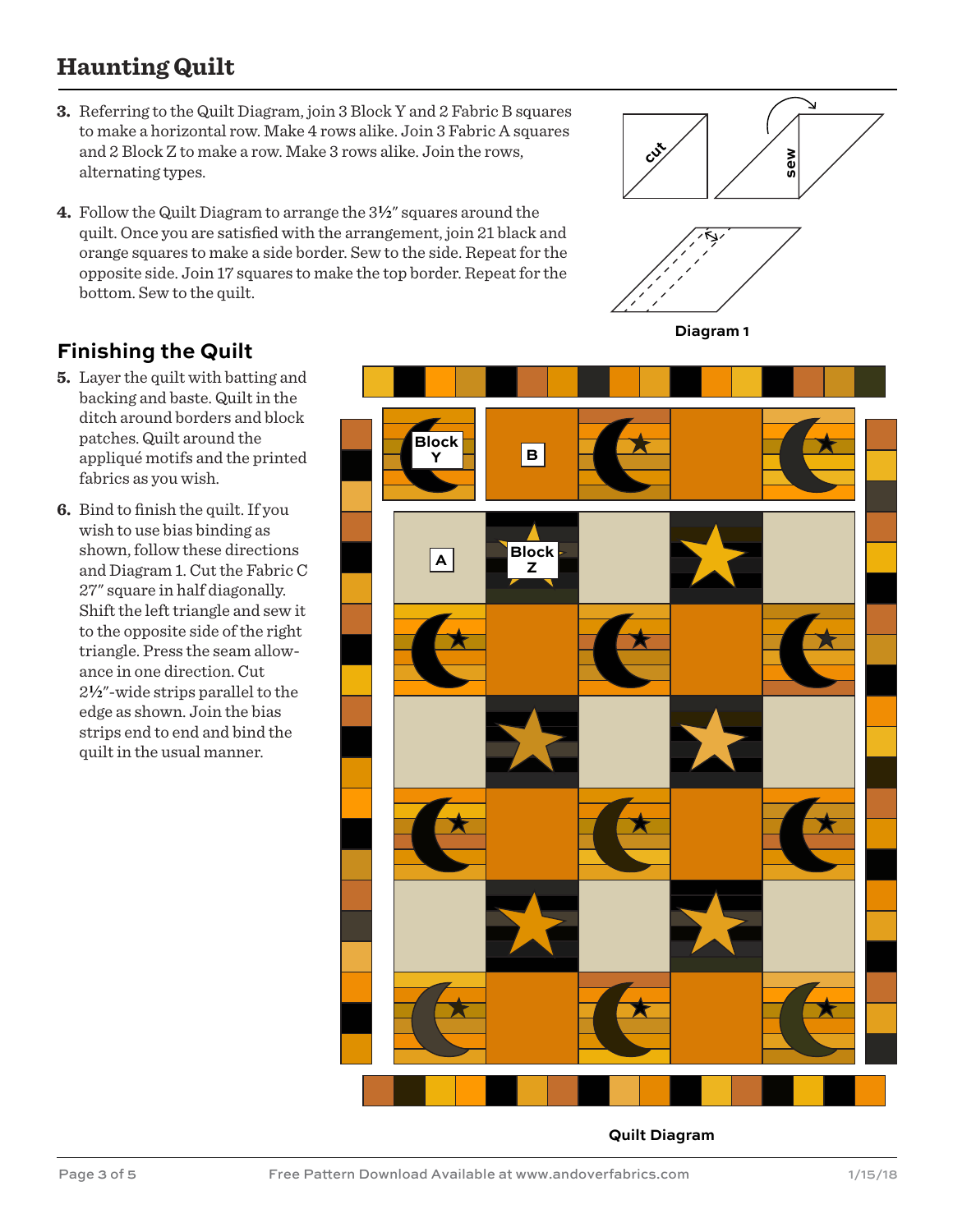